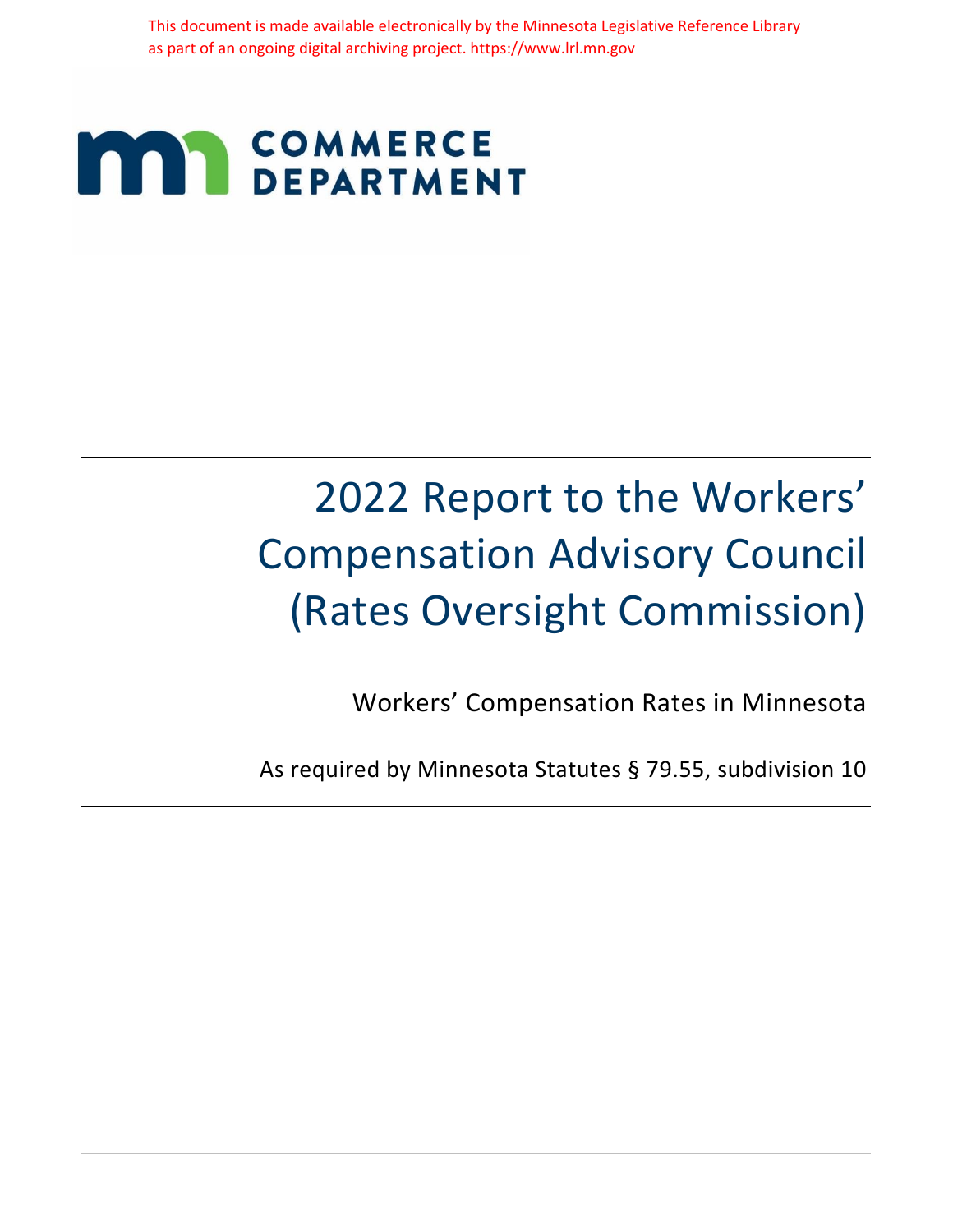## **Table of Contents**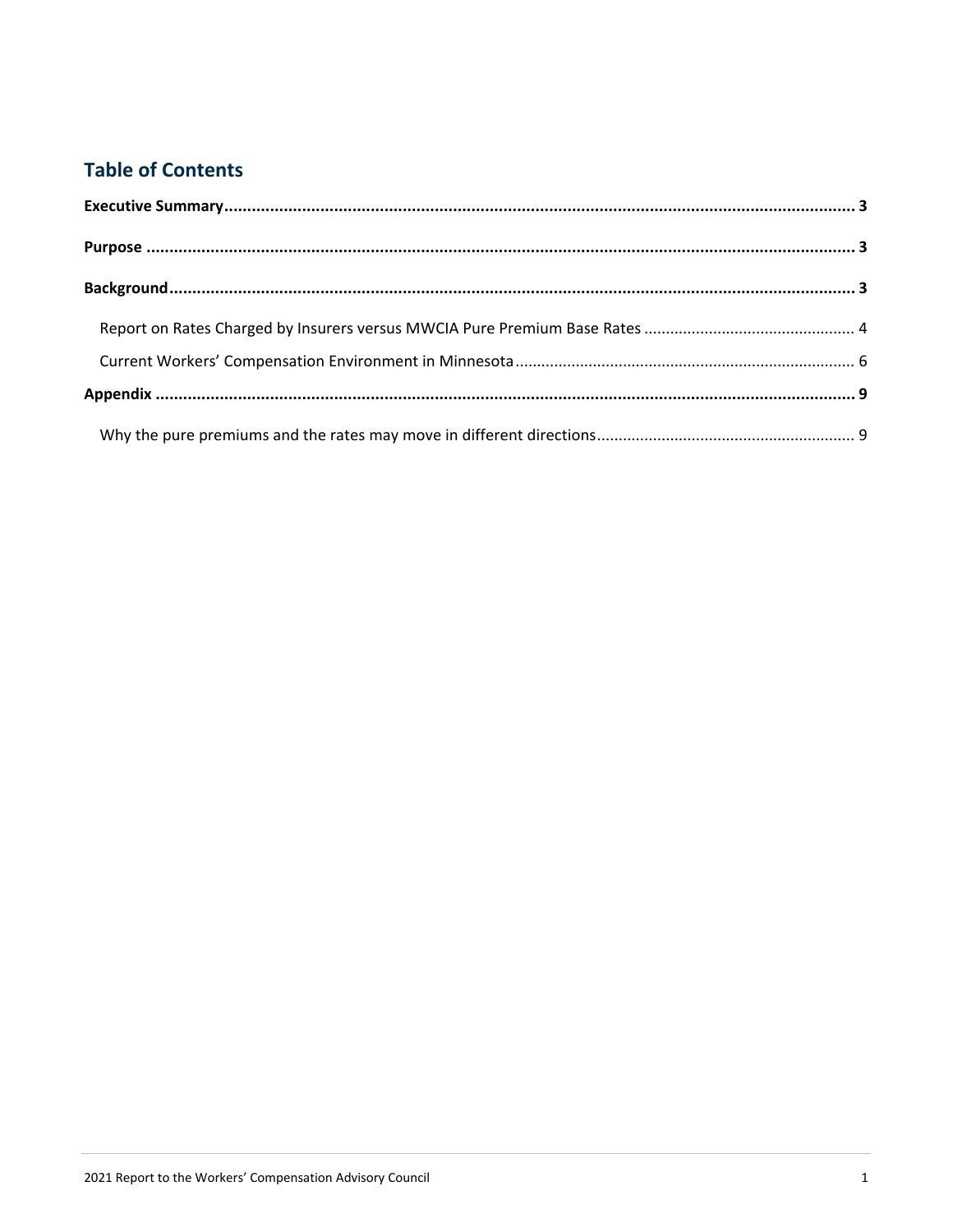## **Minnesota Department of Commerce**

#### **Mission**

Commerce protects all Minnesotans in their everyday financial transactions by investigating and evaluating services and advocating that they be fair, accessible and affordable.

### **With You Every Day**

Wherever you are in Minnesota, the Department of Commerce is with you every day. Whether you're filling up on gas, purchasing a home, working to reduce energy consumption or rebuilding after a disaster—we are with you, no matter what.

The Minnesota Department of Commerce oversees more than 20 regulated industries, ensuring that Minnesota consumers are protected, and businesses are strong. Our mission is to protect the public interest, advocate for Minnesota consumers, ensure a strong, competitive and fair marketplace, strengthen the state's economic future and serve as a trusted public resource for consumers and businesses. Learn more at mn.gov/commerce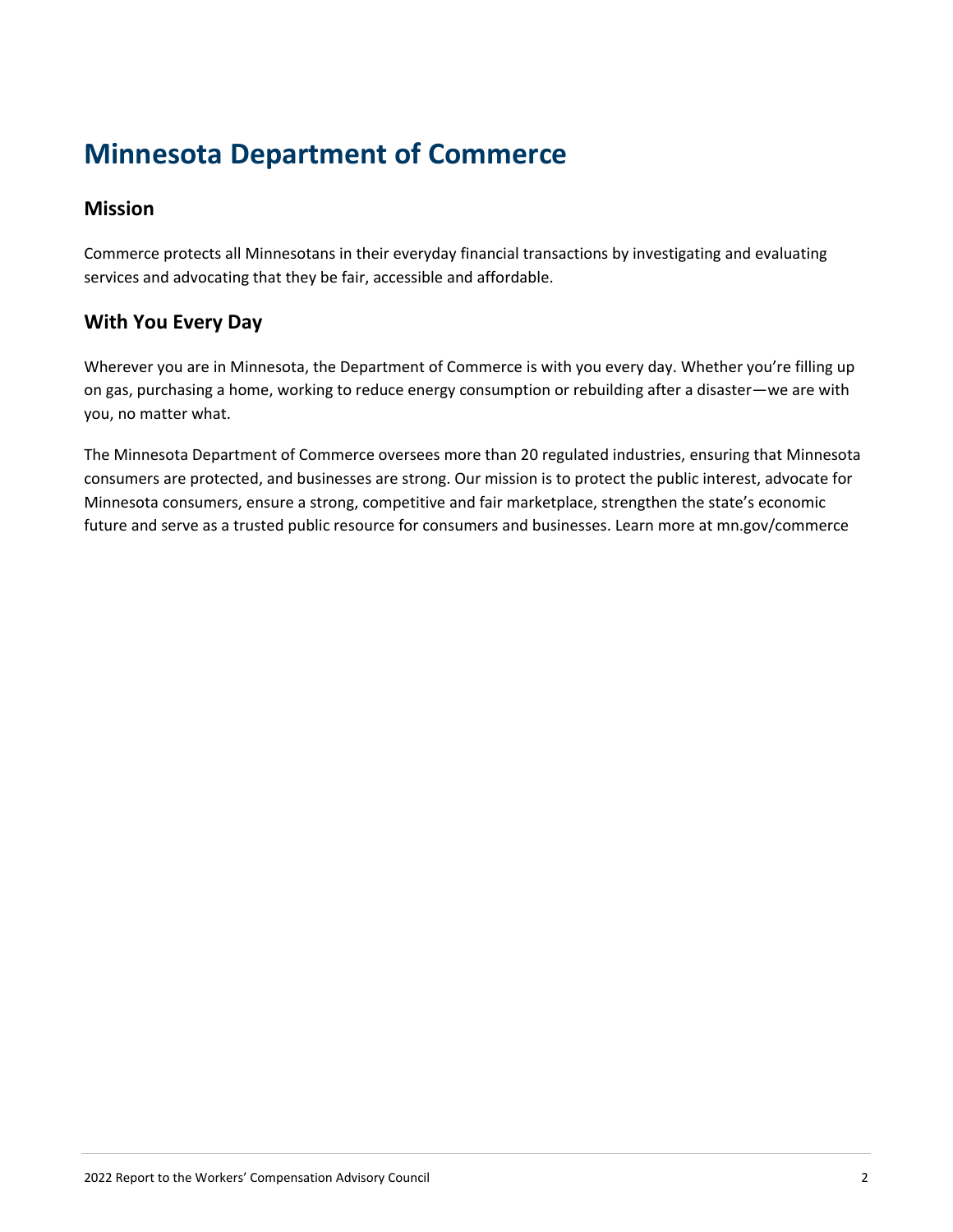## <span id="page-3-0"></span>**Executive Summary**

Pursuant to Minnesota Statutes § 79.55, subdivision 10, the Minnesota Commissioner of Commerce (Commissioner) shall issue a report by March 1 of each year, comparing the average rates charged by workers' compensation insurers in Minnesota to the pure premium base rates filed by the Minnesota Workers' Compensation Insurance Association (MWCIA).

Until 2017, MWCIA pure premium base rates had been fairly stable, drifting downward slightly. In 2017, a double digit decrease occurred. There was another large decrease (although not in the double digits) in 2018. From 2019 through 2021, the MWCIA pure premium base rates returned to the trend of decreasing at a very small rate. However, in 2022 a large decrease in the MWCIA pure premium base rates occurred (although it was not in the double digits). At the same time, the loss cost multipliers (LCMs) used by the insurers to develop rates, which are applied to the MWCIA pure premiums, have also been fairly stable, with the exception of some larger increases in the 2012 – 2013 period. Those increases may have been driven by an expectation of lower investment income. Combining the LCMs and the MWCIA loss costs, the rates charged by insurers have been fairly stable (with one exception) and have not moved significantly over the ten-year period, similar to the MWCIA pure premium base rates. The exception is due to the MWCIA pure premium base rates having larger than usual decreases effective January 1, 2017, January 1, 2018 and January 1, 2022. It is notable that it does not appear that the carriers have adjusted their LCMs significantly in reaction to MWCIA pure premium decreases from a few years back.

## <span id="page-3-1"></span>**Purpose**

As noted above, Minnesota Statutes section § 79.55, subdivision 10 requires the Commissioner to issue a report to the Minnesota Workers' Compensation Advisory Council (Rate Oversight Commission) by March 1 of each year. The statute also provides that the Rate Oversight Commission shall review the Commissioner's report and if the experience indicates that rates have not reasonably reflected changes in pure premiums, the Rate Oversight Commission shall recommend to the legislature appropriate legislative changes to this chapter.

## <span id="page-3-2"></span>**Background**

In 1984, the Minnesota workers' compensation insurance rates were deregulated. At the same time, the Minnesota Legislature established the requirement for this annual report to track rates being charged by workers' compensation insurers in the new competition-based system. Minnesota Statutes § 79.55, subdivision 10 required a comparison of the rate changes made by insurance carriers with the changes in the pure premium base rates published by the MWCIA. Because a simple comparison does not include many other factors, Commerce believed that it was not be the best indicator of whether the competitive rating law is indeed making the Minnesota workers' compensation insurance market competitive. Although rate changes and pure premium changes can be expected to frequently move in the same direction, there are several reasons why they may not. A more detailed discussion of these factors is contained in the Appendix to this Report.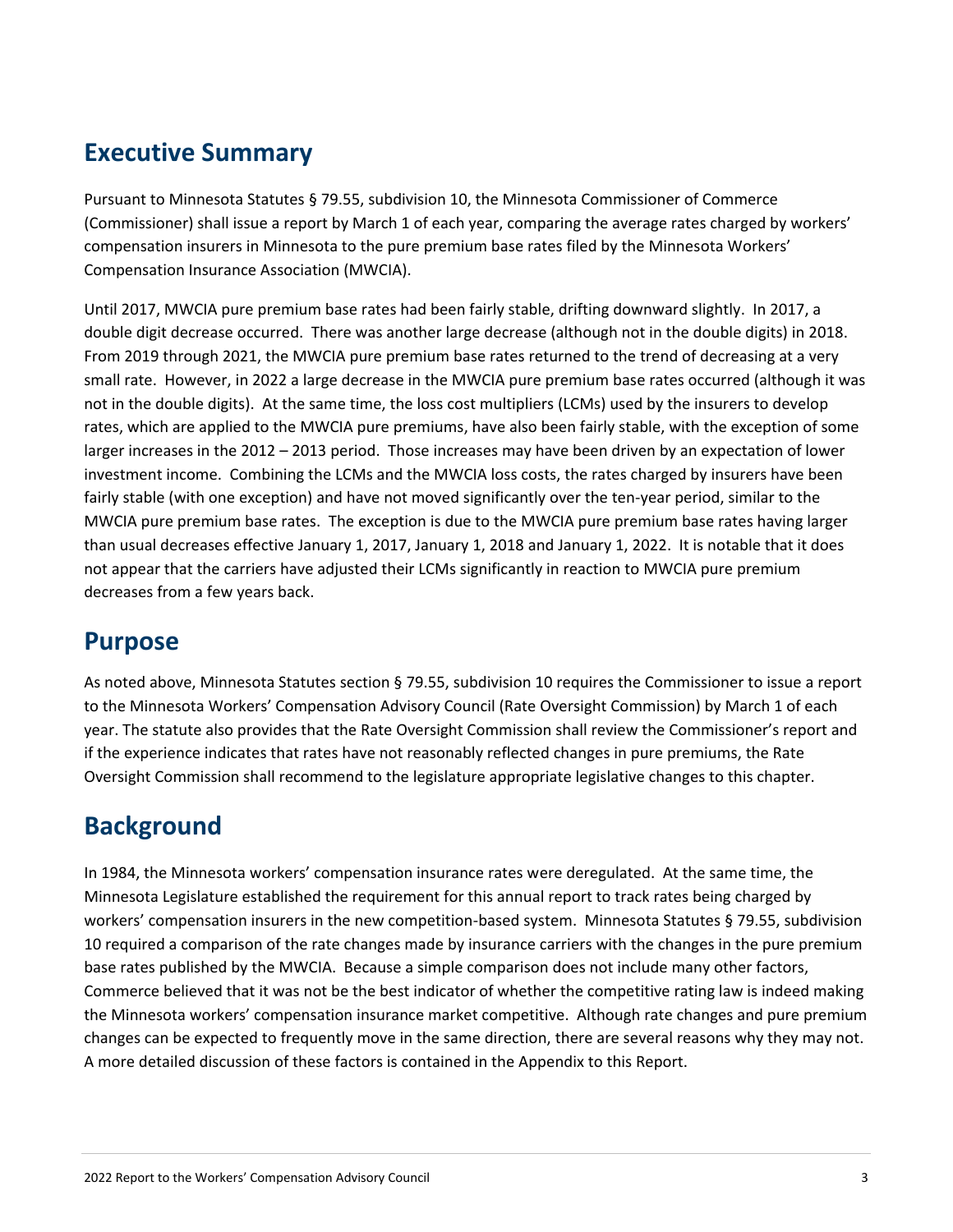It should be noted that in 2021, Minnesota Statutes § 79.55, subdivision 10 was amended. Per the recommendation of Commerce, the statute now states, "The report under this subdivision must: (1) compare the average rates charged by workers' compensation insurers in Minnesota with the pure premium base rates filed by the association…". Commerce believes that this wording more closely reflects the purpose of what the authors of this statute intended, as tracking this relationship over time should reveal any major concerns surrounding the competitiveness of this market.

The MWCIA Ratemaking Report may or may not be so important to an insurer in setting overall rate levels. Although it may have some merit for very small carriers, most insurers will set rate levels by looking at their own data as well as data gathered from competitors. The data needed to prepare this report is generally too old for companies to use to make current decisions. The most likely value of the report for insurance carriers is to establish the relationships between the occupational classifications (job class codes (JCC)). At that level of detail, insurance carriers, for the most part, lack sufficient data for individual job class code analysis. However, this report is useful as a general indicator of what is happening to workers' compensation rates in Minnesota.

One approach is to examine whether carriers are using the MWCIA pure premiums, based upon whether a carrier's rates are moving in the same direction as the MWCIA's pure premiums. Based on information collected by the Commerce Department as of January 24, 2022, 192 of the 278 carriers had adopted the January 1, 2022, loss costs, representing 82% of the market share. However, it is important to note that if a carrier has filed for an effective date after the date of this extract, it would not appear on the tracking tool. As of August 20, 2021, 259 out of 278 carriers had adopted and had in effect the January 1, 2021, MWCIA pure premiums representing 95% of the voluntary market.

It should be noted that the Commerce Department tracks the changes in the loss cost multipliers (LCMs), not the rate changes themselves. The LCM may be a better indicator of what is happening in the market. This is because the LCM is the factor that the insurance carrier uses to adjust the pure premium to the desired rate level, with an average factor in Minnesota of 1.90.

Finally, employers are most concerned about the premiums that are paid, not the rates. Please see the section of the Appendix on "Pricing Flexibility" for additional comments about adjustments from rates to premiums.

#### <span id="page-4-0"></span>**Report on Rates Charged by Insurers versus MWCIA Pure Premium Base Rates**

The Commerce Department has conducted a review of the base rates charged by insurance carriers selling workers' compensation coverage in Minnesota and compared these rates with the pure premium base rates<sup>1</sup> charged by the MWCIA for the time period 2013 – 2022. The results of this comparison are contained in this report. An underlying assumption of the statute is that changes in workers' compensation carrier base rates should reflect changes in the MWCIA pure premiums<sup>2</sup>. In general, carrier base rate changes and MWCIA pure

 $1$  The pure premium is the amount that an insurance carrier would need to charge in order to cover only the workers' compensation benefits (losses) paid to injured workers. These pure premiums, for each employer job classification, are calculated by the MWCIA based on industry experience.

 $^2$  Throughout this report, the terms pure premiums and loss costs are used interchangeably. Due to statutory restrictions, the pure premiums calculated by MWCIA are not quite the full amount for the loss cost, but it is most of the full amount.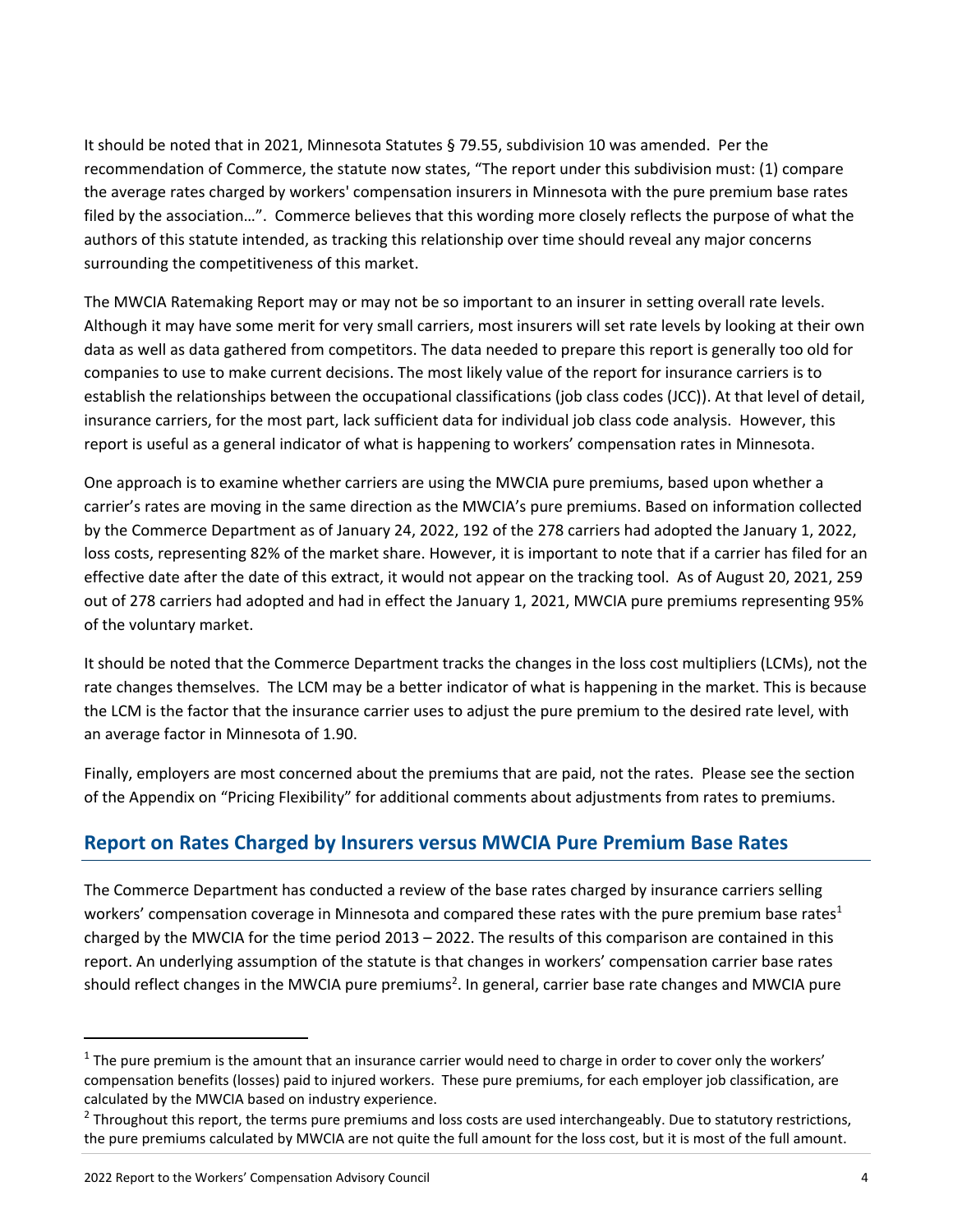premium changes do move in the same direction. However, there are various reasons why this may not occur and these are discussed in the Appendix.



The chart below shows the changes in MWCIA pure premiums during the past ten years.

During this period, the annual changes have most often been modest decreases with the exceptions of 2017, 2018 and 2022 when larger decreases occurred. The cumulative effect is more significant. Since 2013, pure premium base rates have declined by almost 30%, although almost 85% of this change is due to the January 1, 2017, January 1, 2018 and January 1, 2022 changes.

It is important to note that the MWCIA pure premiums represent more of the expected losses over the last five (5) years than they did prior to that. Specifically, the rules do not allow the MWCIA pure premiums to be developed to ultimate. Prior to 2016, they were developed to eighth report. In 2016, they were developed to  $10^{\text{th}}$  report, 2017 to  $14^{\text{th}}$ , 2018 to  $18^{\text{th}}$ , 2019 to 24<sup>th</sup>, 2020 through 2022 to 27<sup>th</sup>. As a result, if one compares the MWCIA loss costs in 2015 to those in 2022, the 2022 loss costs represent a greater portion of the losses a carrier would be expected to pay. For the comparison shown on the prior chart, the impact of the point to development has been adjusted to go back to the eight report, so the loss costs for each year represent the same thing. However, because of this adjustment, the figures in this chart for the last few years will not match those published by MWCIA.

In order to go from pure premiums to rates, an insurer determines a loss cost multiplier (LCM) which adjusts for additional loss elements excluded from the MWCIA pure premiums and for insurance company expenses, taxes, and expected profit (after considering investment income). These rates must be filed and approved by the Commerce Department before they can be used.

The following chart shows the average changes in insurance carrier LCMs during the past ten years.

*Figure 1*

No expenses of any type are included. In addition, considerations for profits and contingencies, investment income and taxes are also excluded. See the Appendix for additional detail.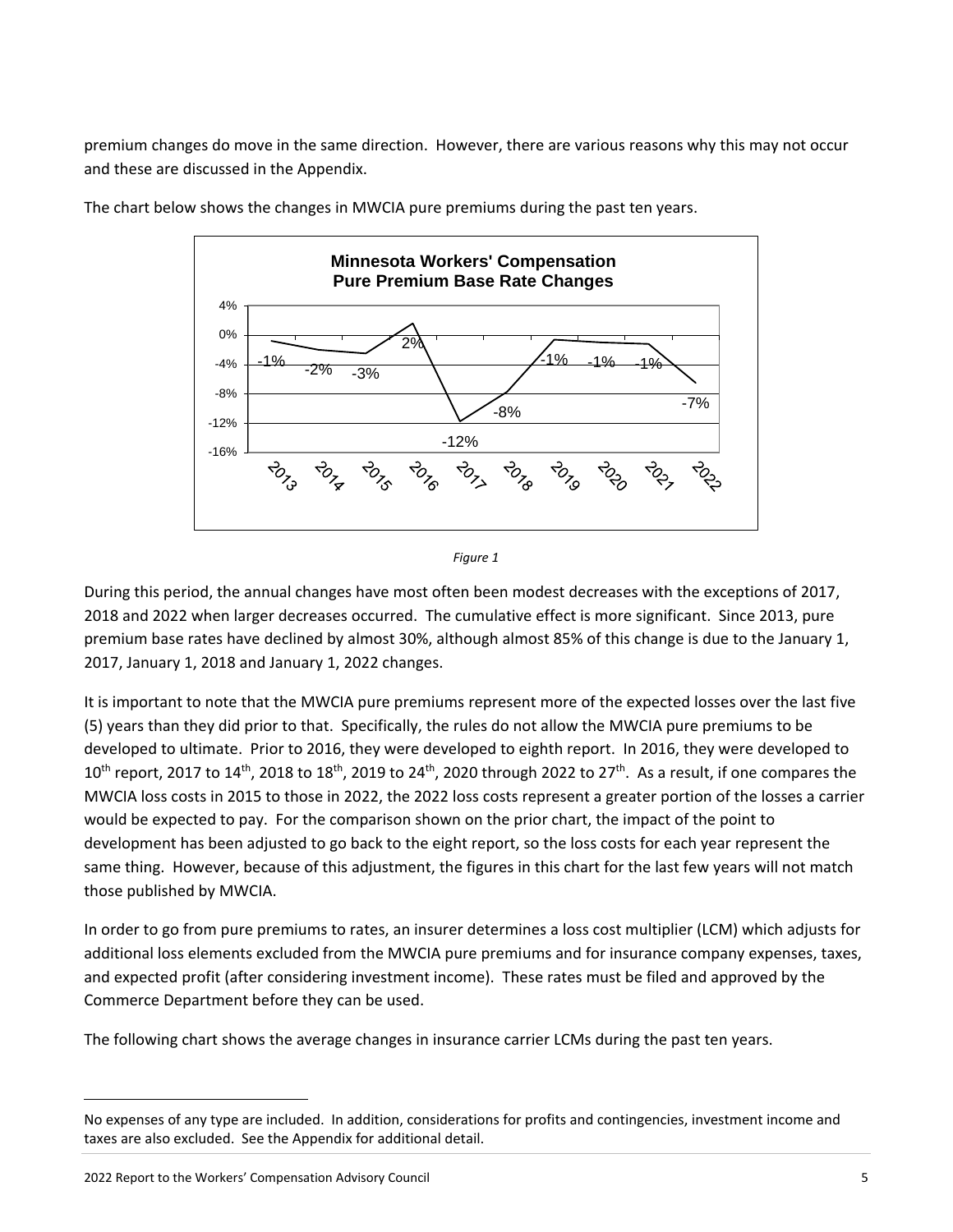



The rate change is the combined effect of the pure premium change and the multiplier change. For example, the MWCIA pure premium change in 2021 was -1.2%. The average LCM in the filings made during 2021 decreased 0.5%. As a result, the overall rate effect for business written in 2021 is approximately -1.7%.

Over the past ten-year period, the average change in LCMs was 0.1% each year. In 2013, the increase was above 3%, and 2016 had a decrease of close to 2%. Most of the recent annual changes have been within plus or minus 1%. (Please note that 2022 is evaluated in January, while the other years are evaluated in November, except for 2018 through 2021 which were evaluated in August).

During the past nine-year period, pure premiums and multipliers – and therefore rates – drifted lower generally. However, during 2013, the average rate increased because the increase in the LCMs was of a greater magnitude than the decrease in the MWCIA pure premiums. In 2017 and 2018, due to the large decrease in the MWCIA pure premiums, the rates decreased by a more significant amount. This will be the case in 2022. We note that measurement is not yet provided as carriers may adjust their LCMs over the course of the year, so the January 24, 2022 LCM measurement is too immature to include in this comparison.

There are multiple factors influencing these dynamics. Given the steady increase in medical costs, it would be expected that workers' compensation loss costs would increase. In fact, medical costs per claim have gone up, although recently at a slower rate. However, there has been a dramatic drop in the number of claims. As noted in the 2019 Minnesota Workers' Compensation System Report<sup>3</sup> produced by the Minnesota Department of Labor and Industry: "In 2019, there were: …4.1 paid claims per 100 full-time-equivalent workers, down 50% from 1999." Low interest rates, with the perception by carriers that they would earn less investment income, may be putting upward pressure on LCMs. Also, concerns about the relatively little known long term impact of COVID-19 may also be placing some upwards pressure on companies to keep their LCM levels higher.

#### <span id="page-6-0"></span>**Current Workers' Compensation Environment in Minnesota**

The workers' compensation insurance market in Minnesota appears to be competitive. There are over 275 insurance carriers and the largest market share of any one insurer is 10%.

<sup>3</sup> Minnesota Workers' Compensation System Report, 2019 <https://www.dli.mn.gov/sites/default/files/pdf/wcfact19.pdf>

<sup>2022</sup> Report to the Workers' Compensation Advisory Council 6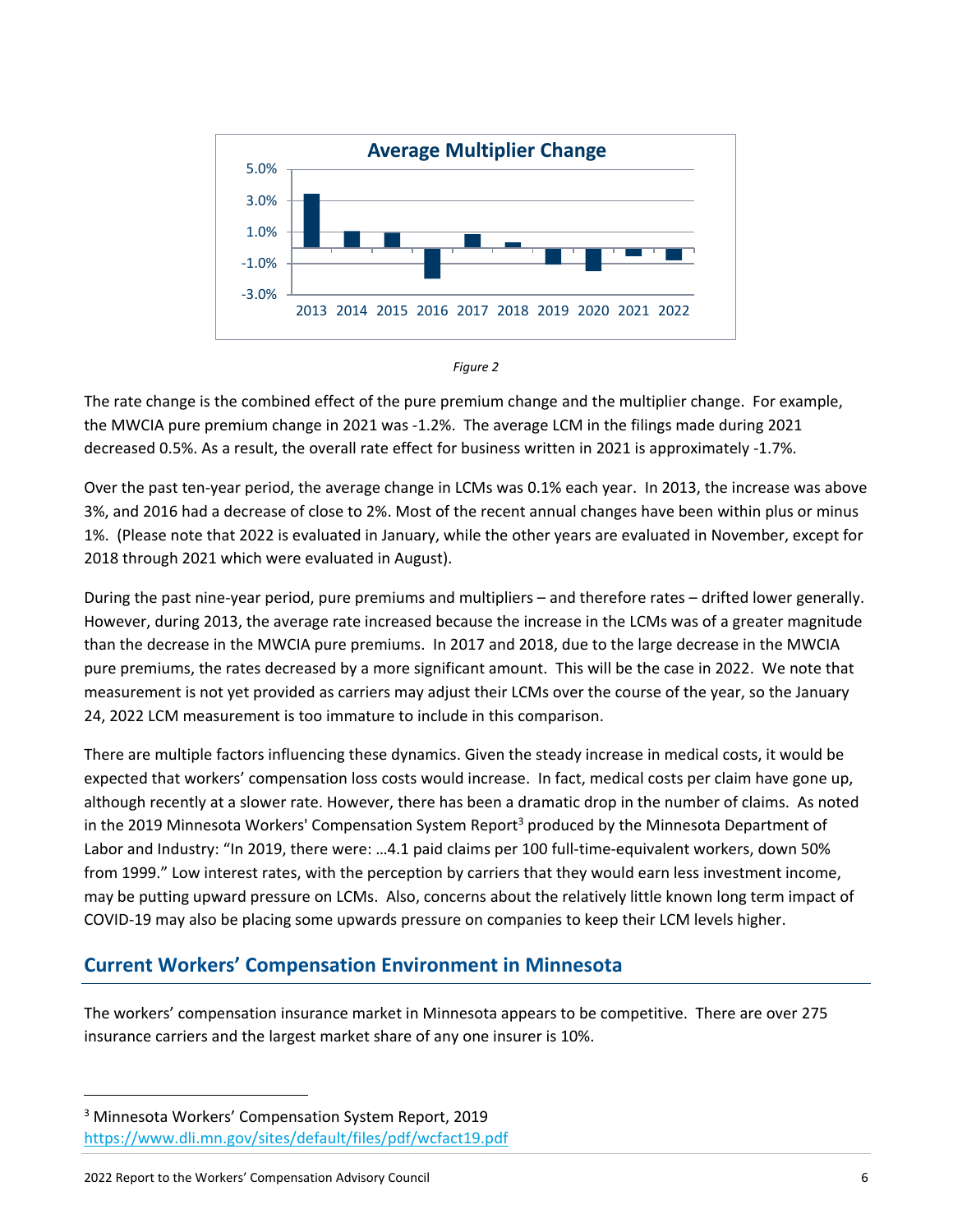The Commerce Department has reviewed the LCMs that were in effect and available as of January 24, 2022. As demonstrated by the table below, there is significant variation in the LCMs filed by insurance carriers in Minnesota.

| 2022 Loss Cost Multipliers for the Ten Largest Workers' Compensation |                                            |            |  |  |  |
|----------------------------------------------------------------------|--------------------------------------------|------------|--|--|--|
| Writers in Minnesota (Based on 2020 Written Premium)                 |                                            |            |  |  |  |
|                                                                      |                                            |            |  |  |  |
|                                                                      |                                            | <b>LCM</b> |  |  |  |
| $\mathbf{1}$                                                         | <b>SFM Mutual Insurance Company</b>        | 2.110      |  |  |  |
| $\overline{2}$                                                       | Zurich American Insurance Company          | 1.648      |  |  |  |
| 3                                                                    | West Bend Mutual Insurance Company         | 1.770      |  |  |  |
| 4                                                                    | Western National Mutual Insurance Company  | 2.600      |  |  |  |
| 5                                                                    | SECURA Insurance, A Mutual Company         | 1.770      |  |  |  |
| 6                                                                    | <b>Federated Mutual Insurance Company</b>  | 2.077      |  |  |  |
| 7                                                                    | <b>Owners Insurance Company</b>            | 1.780      |  |  |  |
| 8                                                                    | <b>ACUITY, A Mutual Insurance Company</b>  | 1.582      |  |  |  |
| 9                                                                    | <b>Grinnell Mutual Reinsurance Company</b> | 1.923      |  |  |  |
| 10                                                                   | SFM Safe Insurance Company                 | 2.450      |  |  |  |

Please note that a higher filed rate does not necessarily mean that a higher premium will be charged to the employer. There are various discounts available. Schedule rating is typically thought of as the most significant discount. Most insurers have filed schedule rating plans with credits up to 40%.

The Minnesota Assigned Risk Plan writes 3% of the market. The table on the next page shows market share information (as a percent of voluntary market) for the Assigned Risk Plan, the voluntary market as a whole, and the top ten carriers for both 2019 and 2020.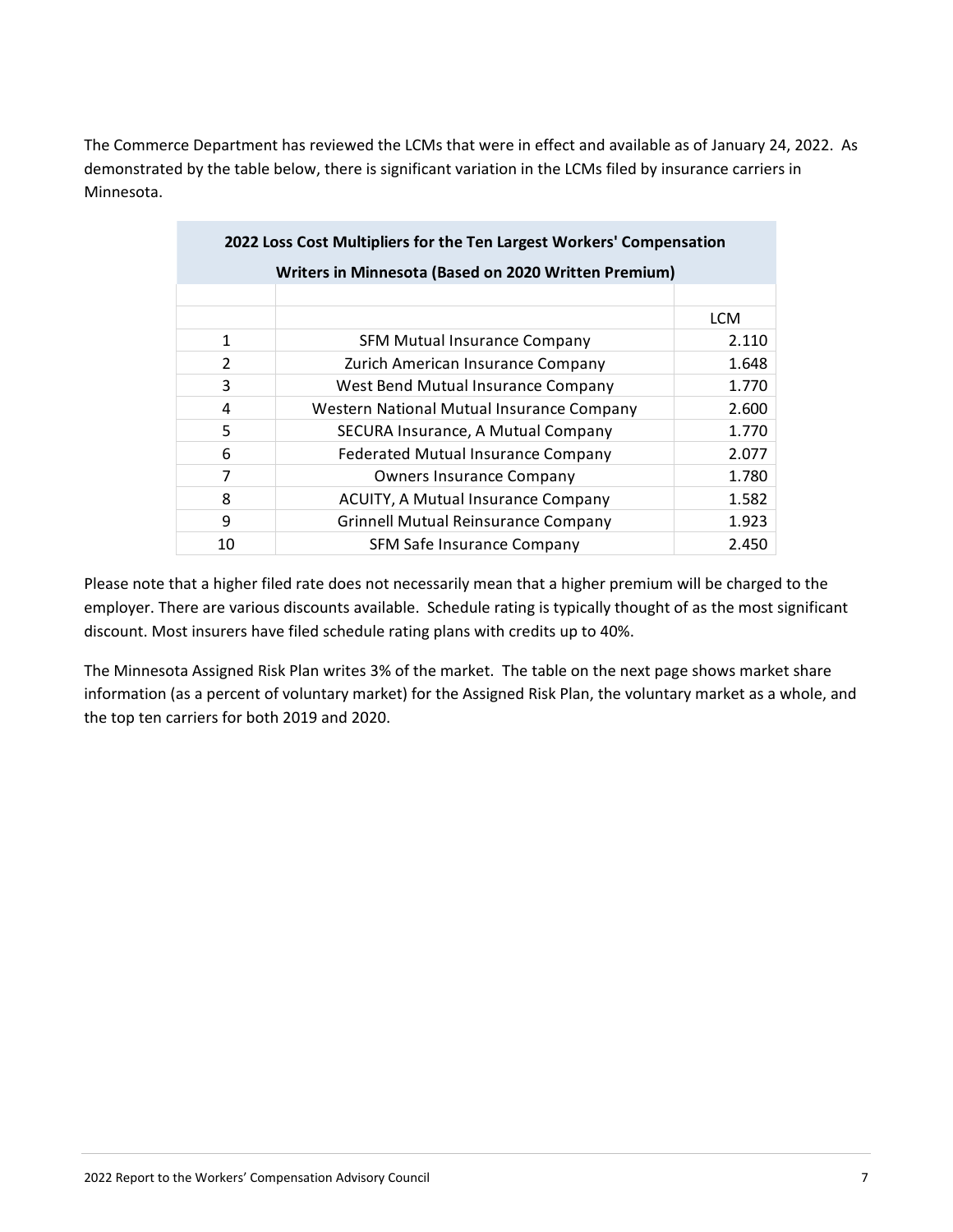| Market Shares for the Ten Largest Workers' Compensation<br>Writers in Minnesota (Based on 2020 Written Premium) |           |         |           |  |  |
|-----------------------------------------------------------------------------------------------------------------|-----------|---------|-----------|--|--|
|                                                                                                                 |           |         |           |  |  |
|                                                                                                                 | 2020      |         | 2019      |  |  |
|                                                                                                                 | Written   | Market  | Written   |  |  |
|                                                                                                                 | Premium   | Share * | Premium   |  |  |
| <b>Total Voluntary Market</b>                                                                                   | \$933,321 |         | \$961,450 |  |  |
| Total Vol. Market Plus Assigned Risk                                                                            | \$966,569 |         | \$996,701 |  |  |
| Change in Premium *                                                                                             | $-3%$     |         |           |  |  |
| Number of Insurers *                                                                                            | 284       |         | 276       |  |  |
|                                                                                                                 |           |         |           |  |  |
| Assigned Risk Plan                                                                                              | \$33,248  |         | \$35,251  |  |  |
| <b>SFM Mutual</b>                                                                                               | 95,994    | 10%     | 95,004    |  |  |
| Zurich American                                                                                                 | 34,580    | 4%      | 38,423    |  |  |
| <b>West Bend Mutual</b>                                                                                         | 26,897    | 3%      | 20,984    |  |  |
| Western Natl Mutual                                                                                             | 24,558    | 3%      | 26,222    |  |  |
| Secura Ins A Mutual Co                                                                                          | 24,207    | 3%      | 21,911    |  |  |
| <b>Federated Mutual</b>                                                                                         | 23,010    | 2%      | 22,167    |  |  |
| Owners Ins Co                                                                                                   | 21,106    | 2%      | 20,529    |  |  |
| Acuity A Mutual Ins Co                                                                                          | 20,129    | 2%      | 19,292    |  |  |
| <b>Grinnell Mutual Reins</b>                                                                                    | 17,914    | 2%      | 17,387    |  |  |
| SFM Safe Ins Co                                                                                                 | 17,473    | 2%      | 18,777    |  |  |

#### \*Of Voluntary Market

Self-insurance is also a viable option in Minnesota. The 2019 *Workers' Compensation System Report*, issued by the Minnesota Department of Labor and Industry, states that, based on paid indemnity claims, 26% of the total workers' compensation market is self-insured.

Voluntary market losses have been close to break-even the past five years. Based on industry average expenses, an insurance carrier typically pays 65% of its premium in losses and has enough left to cover loss settlement costs and expenses. The loss ratio average for the industry for the past five years is 52%. This is the same as the figure given in last year's version of this report. These results vary significantly by carrier. Within the top ten voluntary writers, five-year loss ratios vary from 35% to 60%. For future results, the Commerce Department would expect to see more rate decreases than increases in the immediate future.

Lastly, a relevant question may be simply: "Is the Minnesota workers' compensation market competitive?" Several observations can be made to answer this question:

1. The market appears to be largely stable. Other than the 2017, 2018 and 2022 MWCIA pure premium changes, there have not been large changes in the pure premiums or in the LCMs. For the most part the pure premiums have been trending slowly downward, and the company LCMs have not moved significantly in the past few years.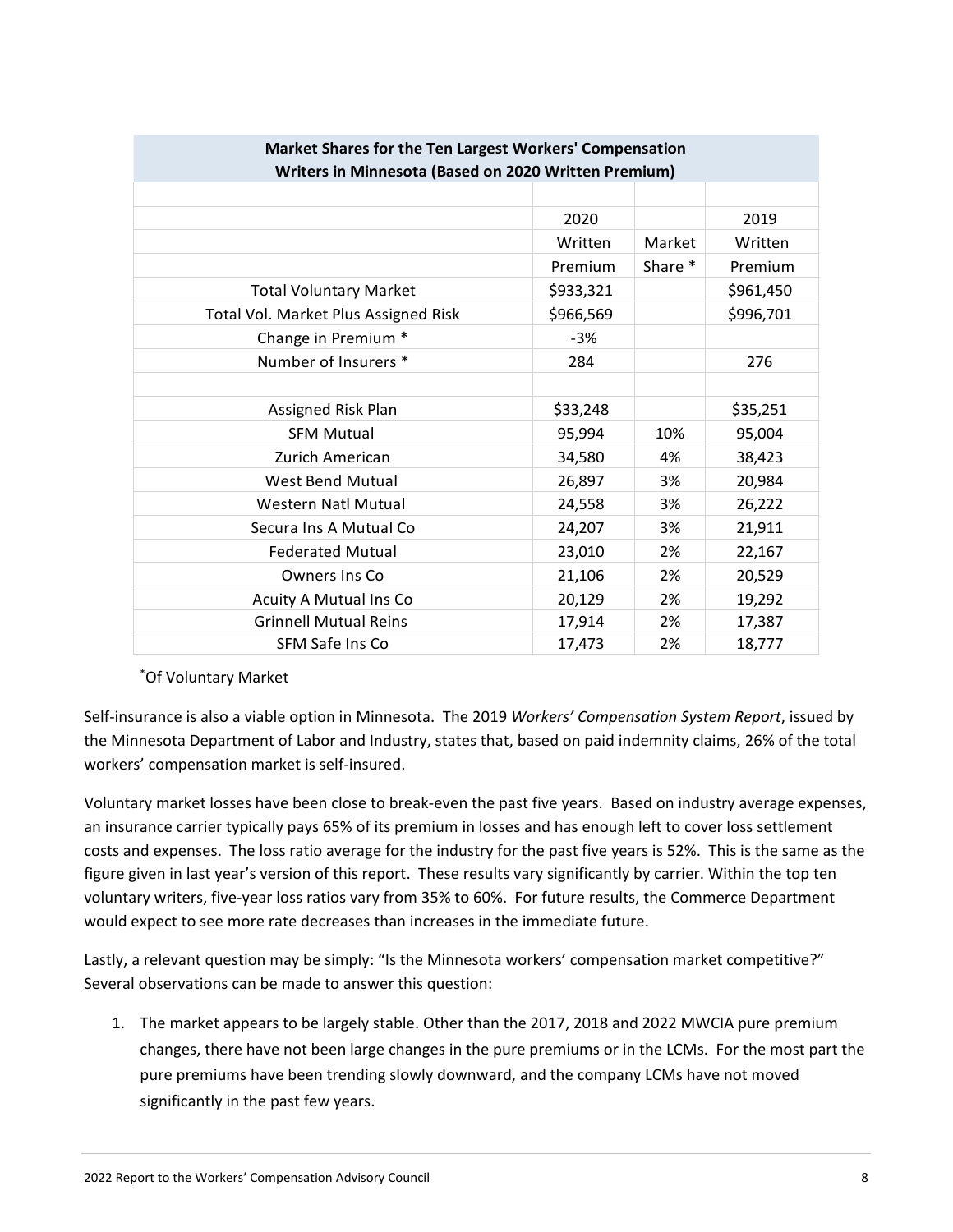- 2. The market appears to be competitive. There are 278 insurance carriers writing workers' compensation coverage in Minnesota and the largest market share of any one company is 10%. There is a wide range in the LCMs. Among the top 20 carriers, the LCMs range from 1.10 to 2.60. This range may reflect different pricing policies. For example, a carrier with a high LCM may rely on discounts to be competitive.
- 3. One of the significant concerns related to the workers' compensation insurance system in Minnesota is the impact of the residual market, known as the Workers' Compensation Assigned Risk Plan (ARP). It had been growing rapidly, appeared to stabilized for a while and now appears to be decreasing rapidly. In September 2011, the premium written in the ARP was \$32.1 million. By January 2014, that number had grown to \$60.0 million. As of September 30, 2020, the 12-month rolling calendar year earned premium was \$30.7 million.
- 4. The Workers' Compensation Reinsurance Association's (WCRA) surplus continues to grow. At year-end 2016, the surplus was \$674 million versus the \$453 million surplus the year before. At year-end 2017, it increased to \$1,035 million. At year end 2018, it was at \$904 million. At year end 2019 it again increased to \$1,406 million. Again, in 2020 it increased this time to \$1,915 million. This strong position is good for the workers' compensation insurance system in Minnesota, since the WCRA stabilizes results for Workers' Compensation insurers by paying excess losses on all of the workers' compensation claims given the entity's chosen per occurrence attachment point.
- 5. The National Association of Insurance Commissioners (NAIC) annually publishes a competition database report. This report indicates that Minnesota workers' compensation is not concentrated based on the market shares of the largest four groups and the Herfindahl-Hirschman index.

## <span id="page-9-0"></span>**Appendix**

#### <span id="page-9-1"></span>**Why the pure premiums and the rates may move in different directions**

Both the pure premiums and the rates charged by insurance carriers are measures of the workers' compensation loss experience. Although these measures will frequently move in the same direction, there are various factors that could cause one to move up and the other to move down.

• **Data Differences.** The MWCIA pure premium analysis compares actual losses with *hypothetical* premiums, calculated by the MWCIA using the most recent set of pure premiums and payrolls reported by the insurers. However, when a carrier determines its rate level, it compares its actual losses with the premiums it actually collected (usually brought up to the current benefit and rate level). If an insurer has had more losses than expected, then the insurer will need to increase rates, no matter what the pure premium analysis indicates. The pure premium analysis is a "what if" estimate of the number. The insurance carrier analysis is grounded more firmly in actual results.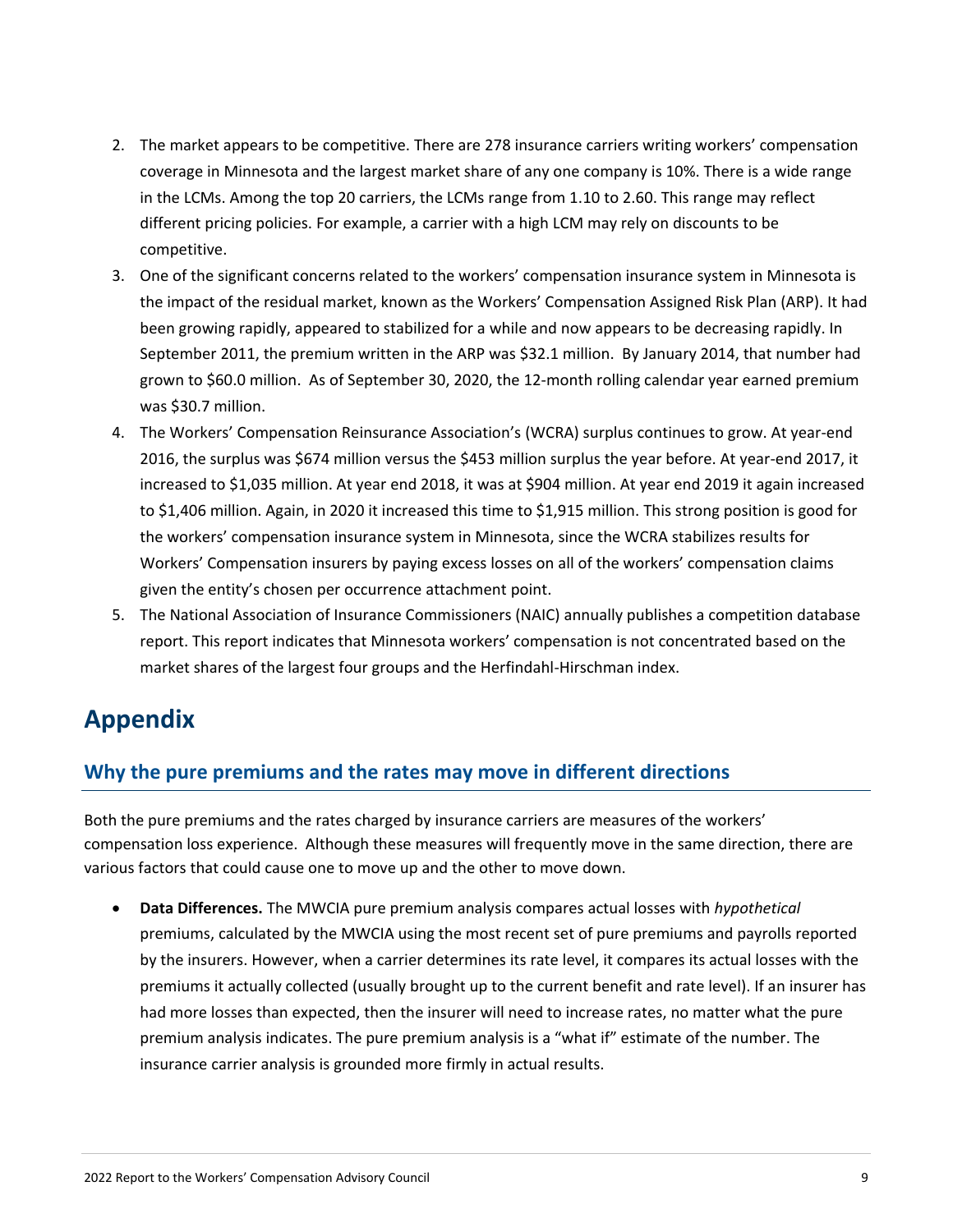The analysis in the MWCIA pure premium report provides the individual insurance company with a perspective on industry-wide experience. However, the MWCIA pure premium report for insurance carriers has more value in providing information about the relationship between the approximately 500 classes of employers. Insurers do not have enough data to set these relationships based on their own data and need an industry base to have a credible analysis of the differences between the job class codes.

- **Age of Data.** The pure premiums are based on industry data. Because the data is collected from all insurers, it is on average more than two years old when compiled and analyzed by the MWCIA. In contrast, an insurance carrier determining a rate level change is using data that often is less than six months old. If anything, company rate changes, instead of *following* the MWCIA pure premium changes, are a *forecast* of what each individual company believes will happen.
- **Additional development for injuries that occurred at least twenty-seven years ago.** Injured workers who are still receiving medical and wage loss benefits twenty-seven years after an injury are usually seriously hurt. Changes in medical technology and care can add to the costs (or in some instances reduce them) of these injuries in unexpected ways. By department rule, the MWCIA pure premiums cannot reflect any changes in the expected loss costs to ultimate value so the MWCIA cuts off the changes at a selected report (currently twenty-seven years). However, insurance carriers can and must reflect these changes in their rates. If insurers believe that these costs are increasing, then the rate changes will be greater than the pure premium changes.
- **Reinsurance.** By law, all workers' compensation insurance carriers in Minnesota must purchase reinsurance from the Workers' Compensation Reinsurance Association (WCRA). The MWCIA pure premiums do not include any reinsurance charges. The insurance carrier rates must, of course, consider the costs of reinsurance, making adjustments if they believe that they will incur higher or lower than average costs in the Minnesota workers' compensation market when compared to what WCRA compiles. In Minnesota, the WCRA makes most of the investment income as opposed to the individual insurance carriers. An additional complication is that the WCRA reinsures the entire workers' compensation market, including the Assigned Risk Plan (ARP) as well as government and private selfinsured employers. The ARP, in particular, has had poor reinsurance experience. The voluntary market subsidizes a small portion of the ARP's reinsurance costs although with the ARP selecting the highest WCRA attachment point in recent years, the impact of this subsidy has been mitigated.
- **Insurance carrier expenses and investment income.** The MWCIA pure premiums cannot, by statute, include any expenses or adjustments for investment income. Insurers must consider both of these items. An insurance carrier must collect enough to pay its expenses and must also consider the amount of investment income that will be earned on the reserve funds held to pay losses. In Minnesota, a great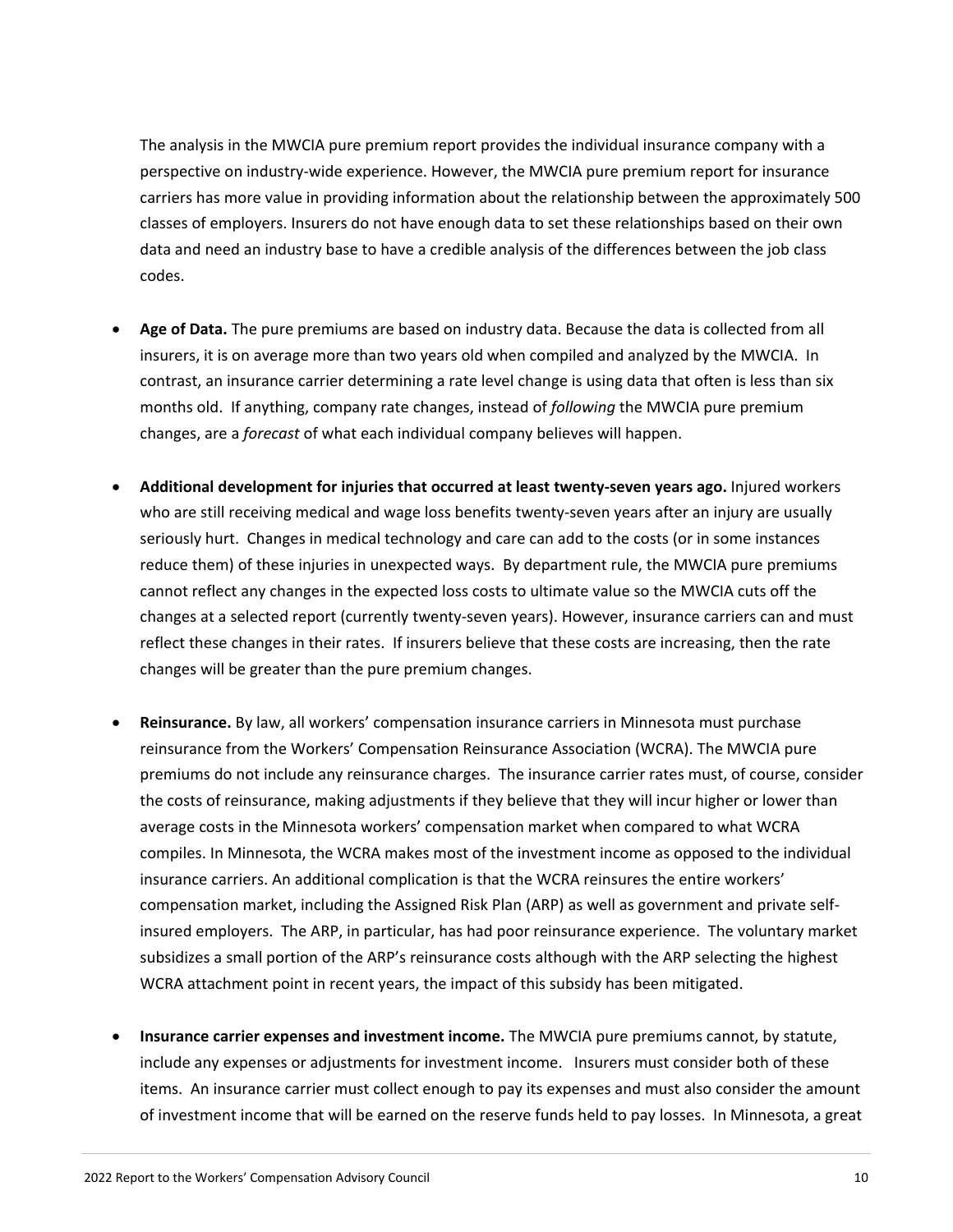deal of the investment income is earned by the WCRA, not the individual insurance carriers. Changes in the insurer's company expenses and potential investment income affect the filed rates but not the MWCIA pure premiums.

- **Market share.** The average multiplier is calculated by weighting each carrier's multiplier against the carrier's premium for the most recent year. Consequently, the average multiplier will be affected by premium movement between the voluntary market and the ARP and the self-insured market as well as movement between the carriers (from those who heavily use schedule credits to compete versus having a lower LCM and fewer credits available). In theory, if the ARP is being depopulated, then the average multiplier will rise as employers that are somewhat costlier than average are written in the voluntary market at rates that are higher than average. This may cause the average multiplier to increase even when no employer actually gets an increase. On the other hand, self-insured employers generally have better than average experience. If the voluntary market writes more of these employers, the average multiplier will probably decline. In recent years, the self-insured market has stabilized and the assigned risk plan market share has been decreasing.
- **National Perceptions.** Insurance carriers do not look at Minnesota workers' compensation experience in a vacuum; instead, they consider what is happening to the line of insurance in total. Other than SFM Mutual Insurance Company, none of the other carriers of significance have most of their premium exposure in Minnesota. Forecasts for the entire market more likely have a larger impact on carrier behavior than Minnesota results, particularly for the industry.
- **Impact of COVID-19.** Since the data that MWCIA based their primary analysis upon was prior to the emergence of COVID-19, and this report's focus is whether the carriers are for the most part following the MWCIA forecasts, for this version of the report we have not seen significant departures in loss cost multipliers. For the 2021 loss costs, MWCIA built into their pricing model an estimate of the impact due to COVID-19. If carriers for the most part believed that MWCIA significantly underestimated the impact due to COVID-19 one might expect to see average LCMs increasing. Another possibility could be that carriers would avoid certain job class codes, particularly those covered by the presumption legislation. However, if that was to happen, it would be likely that the ARP would grow significantly in those classes as it would be unlikely that those employers would choose to self-insure. It should be noted that the presumption legislation has expired. However, it would be prudent to monitor growth in the assigned risk plan forjob classes that are perceived as being more vunerable to COVID-19 claims.
- **Pricing flexibility.** It is possible in many instances for an insurance carrier to change an employer's premium without changing the manual rate. An employer's premium calculation begins with the manual rate filed by the insurance carrier. This amount is then adjusted for the employer's loss experience, via the experience modification factor. If the employer chooses to have a deductible, they